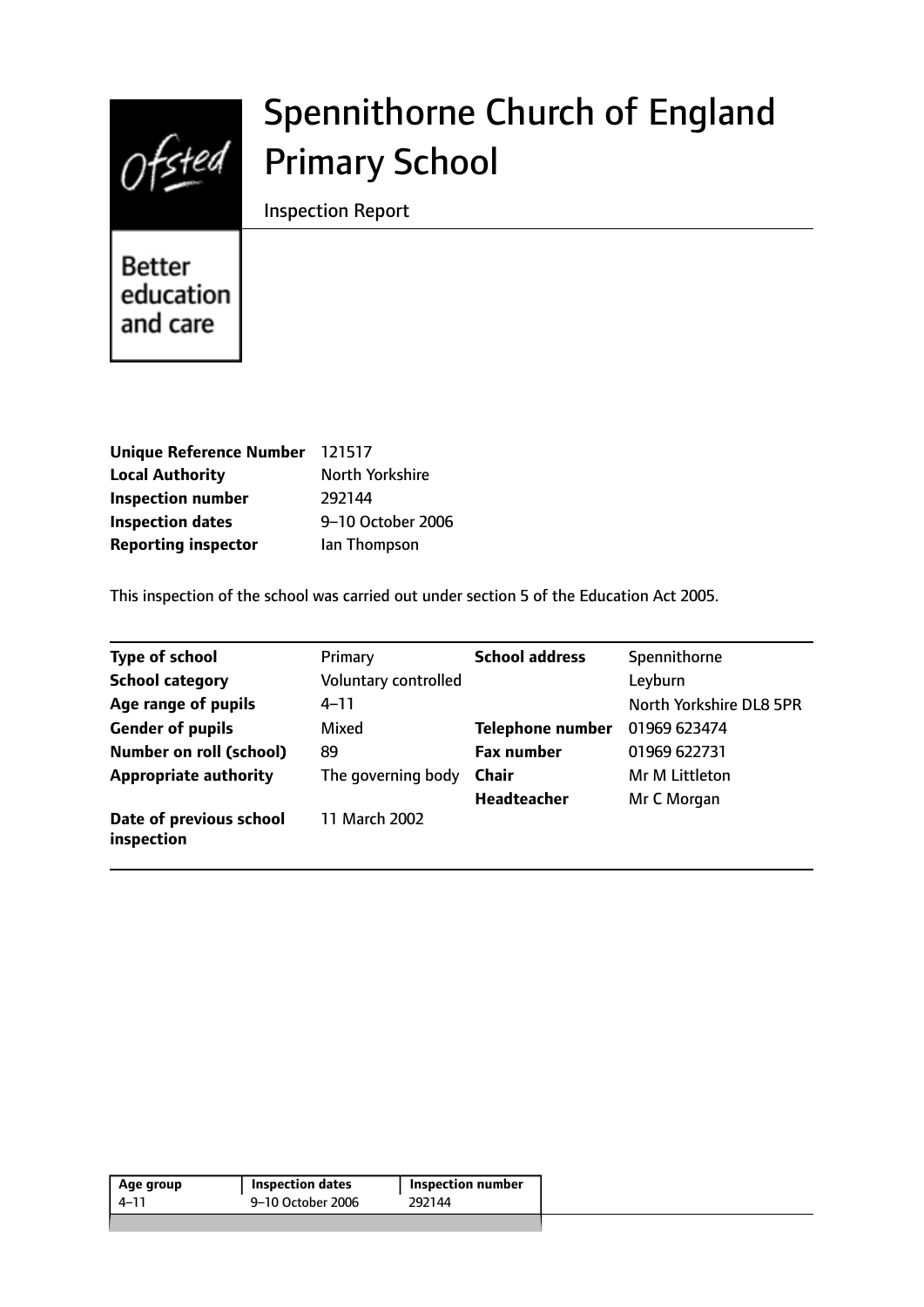© Crown copyright 2006

Website: www.ofsted.gov.uk

This document may be reproduced in whole or in part for non-commercial educational purposes, provided that the information quoted is reproduced without adaptation and the source and date of publication are stated.

Further copies of this report are obtainable from the school. Under the Education Act 2005, the school must provide a copy of this report free of charge to certain categories of people. A charge not exceeding the full cost of reproduction may be made for any other copies supplied.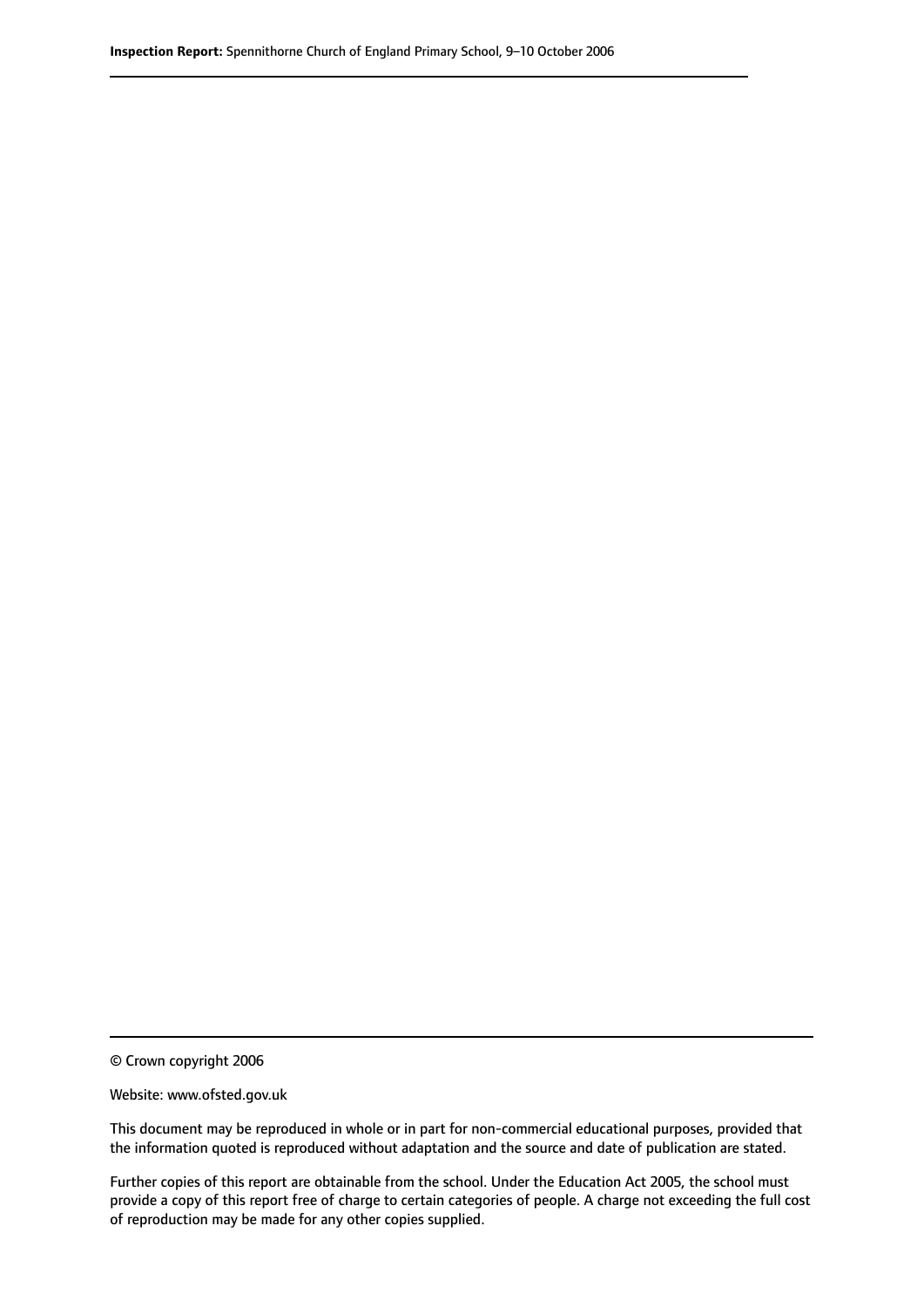# **Introduction**

The inspection was carried out by an Additional inspector.

## **Description of the school**

This small primary school serves a mixed rural area of broadly average social and economic circumstances. All pupils are from White British backgrounds. The proportion of pupils eligible for free school meals is much lower than usual. The proportion of pupils who have learning difficulties and/or disabilities is lower than average and none has a statement of special educational needs. Greater than average proportions of pupils enter or leave the school at other than the usual times. Over recent years, the school has seen a high turnover of staff and its work has been disrupted by a building programme that is now complete.

## **Key for inspection grades**

| Grade 1 | Outstanding  |
|---------|--------------|
| Grade 2 | Good         |
| Grade 3 | Satisfactory |
| Grade 4 | Inadequate   |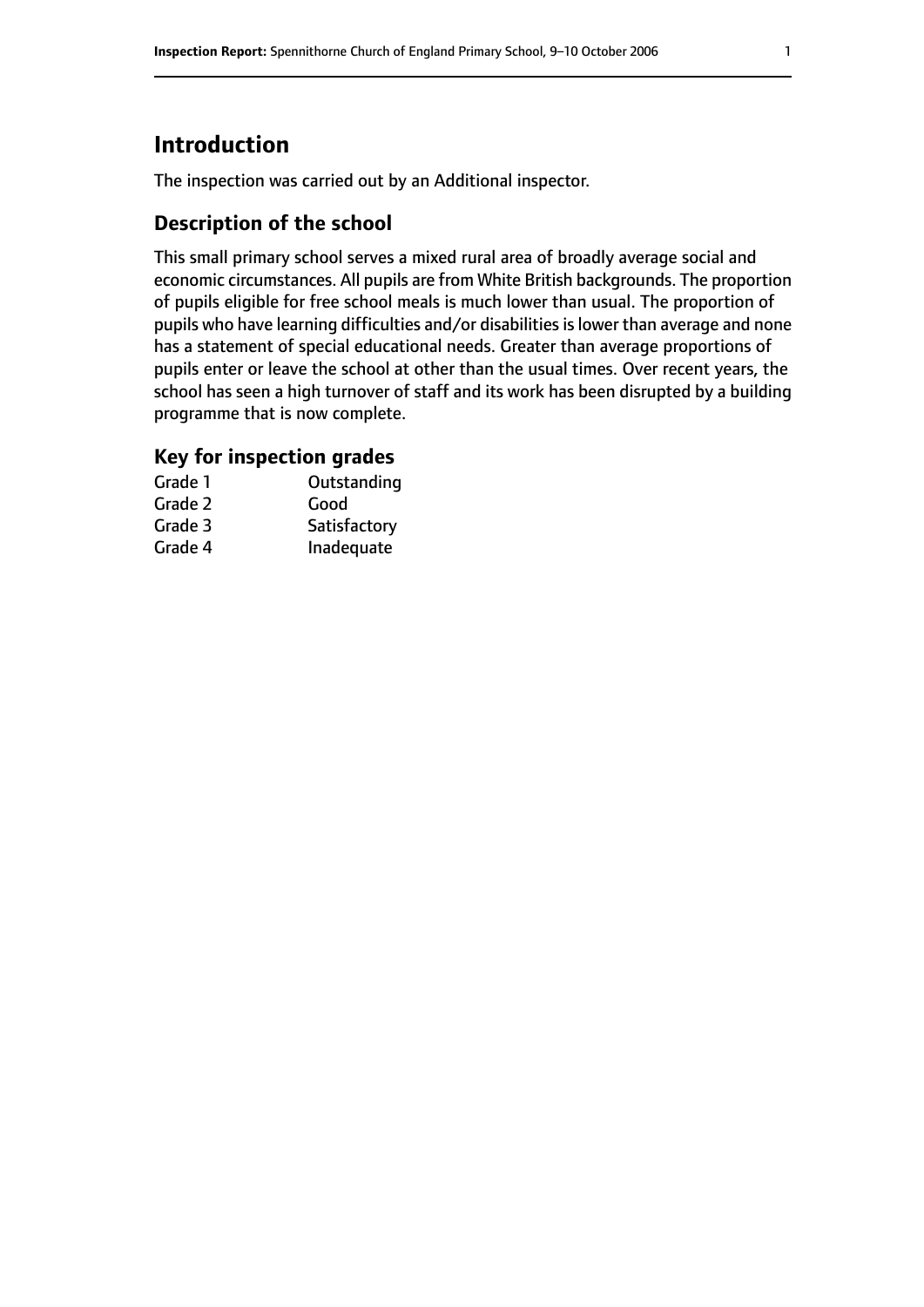# **Overall effectiveness of the school**

#### **Grade: 2**

This is a good school. It is a happy place that has the support of the great majority of parents, one of whom said, 'It is a warm and welcoming environment in which children can shine'. On entry to Spennithorne pupils become part of a community of care in which they are sure they are known and valued. All who work in the school contribute to the atmosphere of warmth and enjoyment that is reflected in the 'Working together, playing together' display at the school entrance. The school provides good value for money.

Pupils achieve well as they move through the school. There are no significant differences between the achievements of different groups. Children enter the Foundation Stage with broadly average standards. They make good progress towards the expected learning goals, particularly in social learning, and are well prepared for their life in the school. Good progress is maintained through Key Stages 1 and 2. This has not always been the case. In recent years pupils' good progress in Key Stage 1 slowed in Key Stage 2, so that standards declined. This was because long term staffing difficulties meant that pupils were taught by a succession of temporary teachers. Specialist expertise was not consistently available and there was a consequent effect on the continuity of learning. This situation has been resolved. The school is now fully staffed and the appointment of teachers with specialist knowledge has resulted in considerable improvements in the teaching and learning of literacy, numeracy and science. Provisional results in national tests at the end of Year 6 in 2006 showed a substantial improvement, meeting the school's challenging targets and showing good achievement. Current standards of work seen match those results and show that improvement is continuing, as new teaching methods, together with changes in class and curricular organisation, take effect on learning throughout the school.

Personal development is good. Pupils' spiritual, moral, social and cultural development is outstanding. Pupils show a keen sense of right and wrong and of responsibilities and care for other members of the community. This is the result of a consistent approach by all who work in the school that shows pupils they are cared for and valued. Attendance is good because pupils enjoy coming to school. Behaviour in and out of lessons is exemplary and results from teachers' consistently high expectations. Pupils work very well together and individually, even when not directly supervised. Above all, pupils develop confidence in themselves because of the school's supportive atmosphere. In the Foundation Stage, many interesting activities capture children's interest and help them to develop good attitudes to learning.

The quality of teaching and learning is good. Teachers throughout the school promote good progress for pupils of all levels of attainment, including those with learning difficulties and/or disabilities. They and their pupils are well supported by the teaching assistants attached to each class. Teachers are good at planning interesting work that is well matched to pupils' needs. Consequently, pupils enjoy their lessons and are eager learners. Many say that, 'lessons are fun'.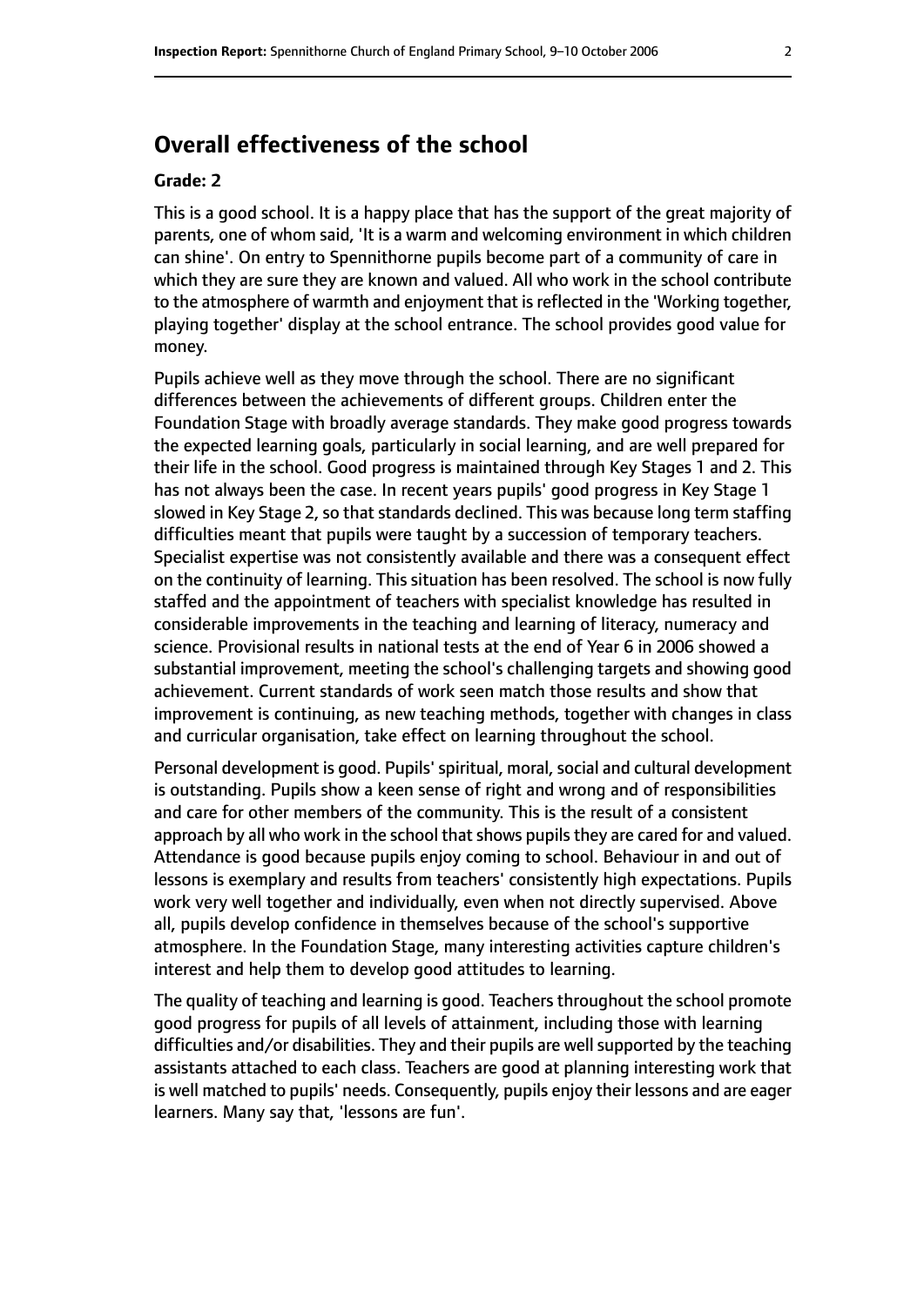Curriculum provision is good. Pupils' needs are met through a well planned series of interesting activities that promote good learning and personal development. A good range of extra-curricular activities, including residential adventurous experience, helps to extend learning and contributes much to pupils' personal development. Although teachers and assistants in the Foundation Stage make the best of the very limited provision for outdoor learning and play, the equipment and facilities are insufficient to support their work.

The school provides good care, guidance and support for pupils. They feel safe in the school. Incidents of bullying are rare and pupils are confident that any such matters will be dealt with promptly and effectively. As a parent said: 'It is a happy well-run school that makes every effort to guide children morally and educationally'. Support for vulnerable pupils and for those with learning difficulties and/or disabilities is good. Well developed systems are in place to identify pupils needing support and to follow through measures designed to help them. The school works well with parents and outside agencies to meet pupils' needs. Progress is monitored effectively, so that underachievement can be identified and action taken. Pupils have general targets for improvement but these are often not specific enough to provide clear guidance. Virtually all pupils think that they are doing well because marking of their work is supportive. However, as with target-setting, it does not consistently let pupils know how well they ought to be doing or what they specifically need to do to improve.

Leadership and management are good. The school's evaluation of its work is accurate and matches inspection findings. Good progress has been made in dealing with the issues from the last inspection. The headteacher and the governing body have worked together to manage improvements in accommodation and staffing over recent years that have dealt with the weaknessesidentified in older pupils' progress. Consequently, the school has a good capacity for further improvement.

#### **What the school should do to improve further**

- Ensure that all pupils know how well they ought to be doing and what they need to do to improve.
- Improve facilities for outdoor learning and play in the Foundation Stage, so that children have more opportunities to develop their independence and their skills of enquiry.

# **Achievement and standards**

#### **Grade: 2**

The school maintains above average standards as pupils move through the school. Achievement is good. Pupils make good progress in the Foundation Stage and this is built on effectively in Key Stage 1 to enable them to reach above average standards. Pupils successfully acquire the learning skills that stand them in good stead for their education in Years 3 to 6. In recent years the school's records show that pupils' progress slowed in Years 4, 5 and 6 with performance in mathematics falling off markedly. The school identified and dealt with the causes of this underachievement. Improved results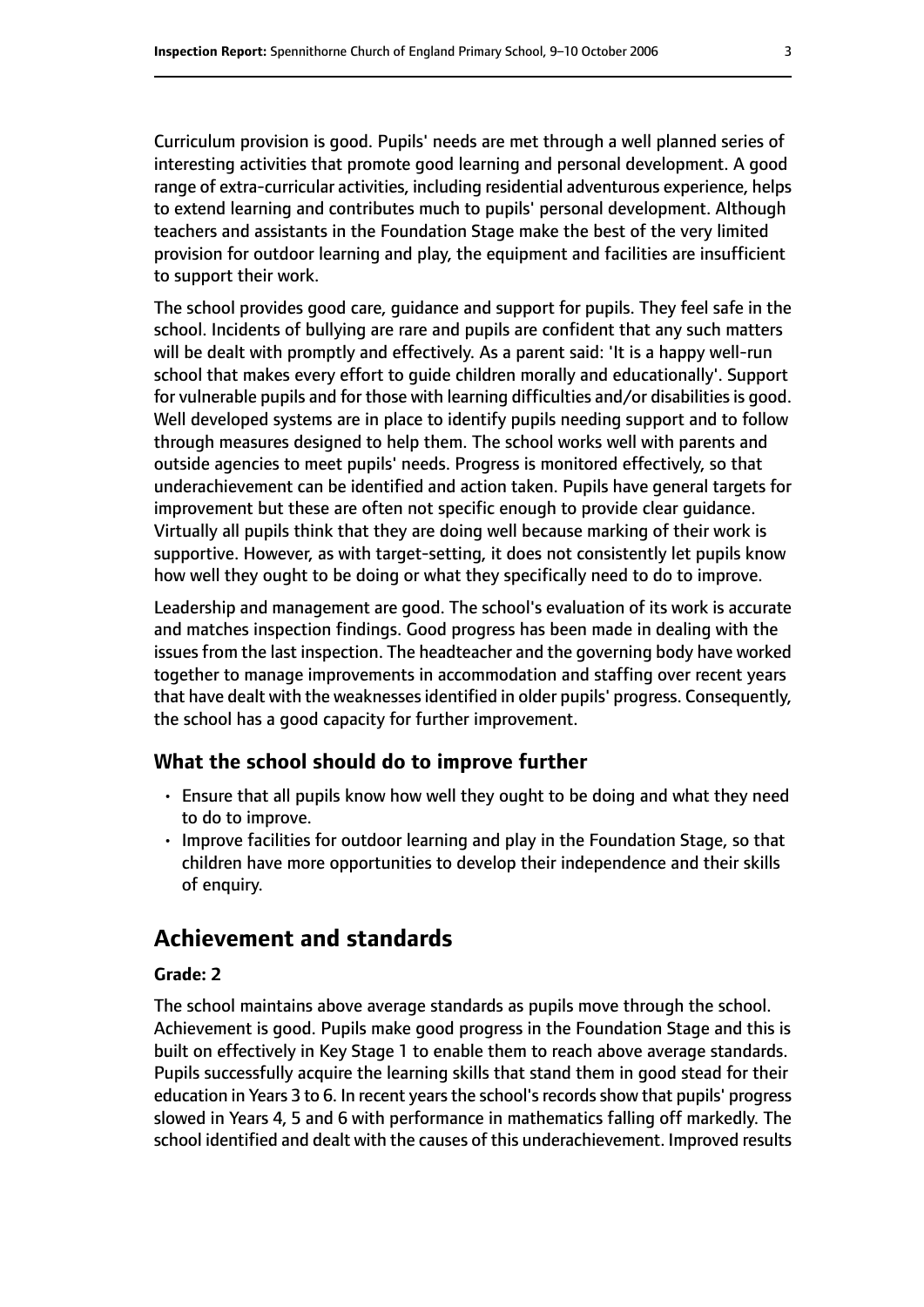in national tests at the end of Year 6 in 2006 and the above average standards seen in current work indicate the success of changes made to teaching methods, grouping of pupils and the establishment of a stable teaching staff.

## **Personal development and well-being**

#### **Grade: 2**

The school does much to promote pupils' good personal development and well-being. Pupils have many opportunities across the curriculum for reflection and expression of thoughts and feelings that contribute greatly to their outstanding spiritual, moral, social and cultural development. These opportunities are underpinned by the school's Christian ethos. Pupils participate in community events and productions put on for the wider community. Very good attitudes are shown in excellent behaviour and the way that older pupils look after and help those who are younger. They are aware of the needs of others. For example, much has been learnt about the realities of life for people in Africa through a contact made by a parent with a school in Sudan. Pupils willingly take on responsibilities that they are offered and, for example, as members of the school council, show pride in their contribution to the school. They work well together, listen to each other and are able to recognise the value of differing opinions. Pupils have a voice in the school and can show many examples of action taken as a result of their suggestions, such as the improvements to the toilet areas and the provision of play equipment. Pupils understand the need to be conscious of their own and others' safety. They are able to explain the elements of maintaining healthy lifestyles such as the importance of exercise and diet. Good work habits are developed through team and independent work so that they are well prepared for their future life.

# **Quality of provision**

#### **Teaching and learning**

#### **Grade: 2**

Pupils make good progress because they are taught well. Teachers plan work, with classroom assistants, that offers a variety of stimulating activities to capture and keep pupils' interest and to maintain a good pace in lessons. Because pupils are involved in their work and teachers are consistently clear in their expectations of work and attitudes, time is used well and very little is wasted on dealing with unsatisfactory behaviour. Teachers bring subjects to life and make good links between them to help pupils make sense of what they are learning. They are very supportive, giving pupils the confidence to risk making mistakes and helping them to learn from them. Teachers are good at turning the demands of teaching mixed-age classes to advantage, in the way that they organise groups within the class so that pupils are challenged appropriately. Classroom assistants play a prominent part in promoting progress through group work. Above all, teachers make lessons fun so that pupils enjoy them and are eager to learn. Assessment is used well to track pupils' progress and to identify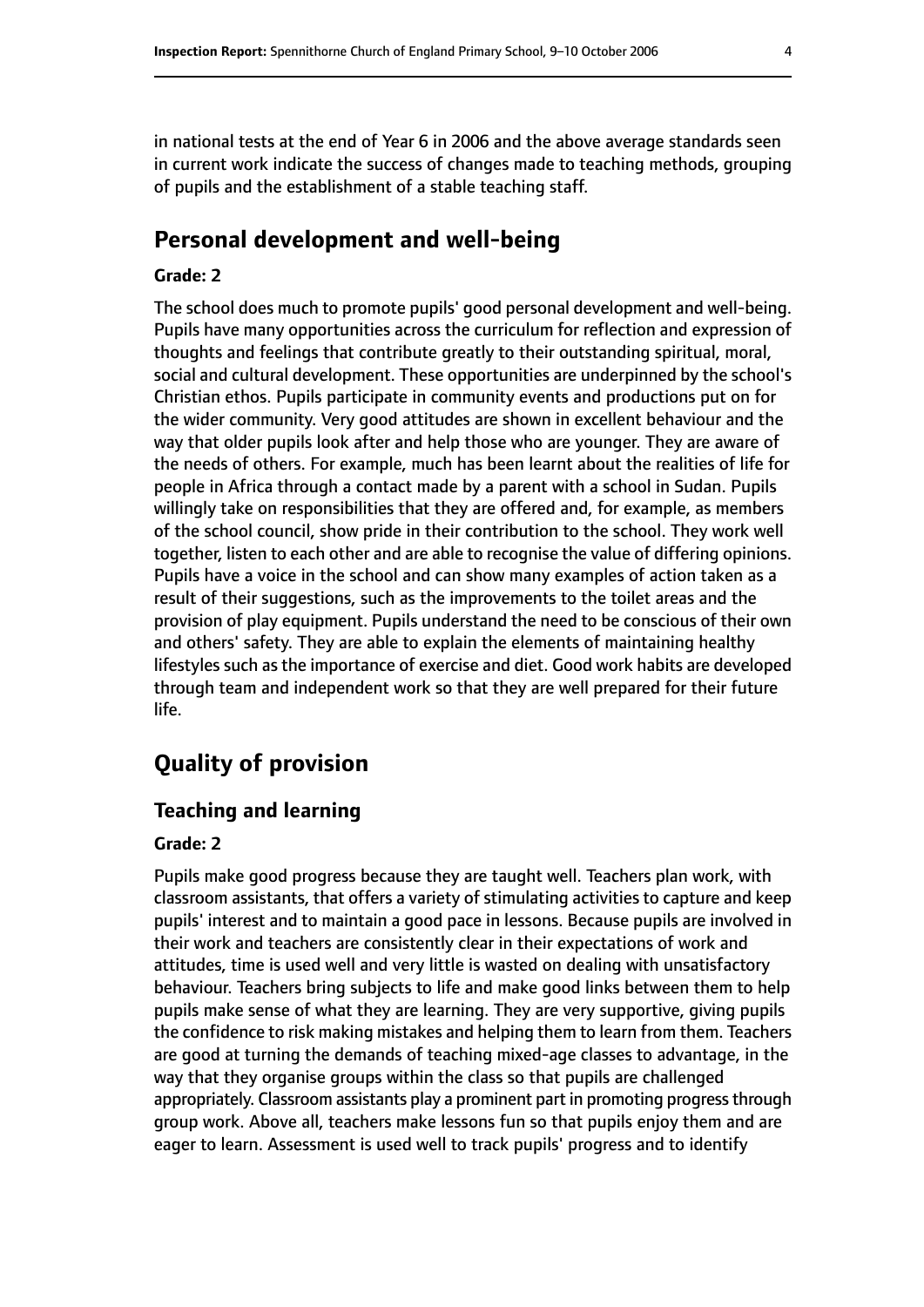underachievement so that action can be taken. Teachers have a good picture of individual pupils' progress and their needs, which they use effectively in planning. Nevertheless, they do not consistently use marking and target- setting to let pupils know how to improve.

#### **Curriculum and other activities**

#### **Grade: 2**

The curriculum is organised well to promote good progress and personal development by making learning an enjoyable experience. Provision for teaching basic skills is good. Displays in classrooms show how well the teaching of arts and crafts is built into the curriculum to support learning, make it fun and to make effective links between subjects. Cooperative partnerships with other schools enhance provision, for example in information and communication technology (ICT). The only significant gap in provision affecting pupils' learning is the lack of opportunities for outdoor learning and play in the Foundation Stage.

## **Care, guidance and support**

#### **Grade: 2**

The strength of this aspect of the school's work is the flow of information between all the members of a small staff. The school works well with parents and outside agencies to take care of its pupils. Child protection procedures are well developed, as are those for health and safety. Pupils feel well cared for and supported. They know whom to approach for help and are confident they will get it. They do not always know how to improve their work, because marking tends to be supportive rather than guiding pupils towards further improvement.

## **Leadership and management**

#### **Grade: 2**

Leadership and management promote good progress in all aspects of pupils' learning and personal development. Leadership identifies what needs to be done to manage improvement and works to bring it about. For example, cost savings on ICT, made through partnership with other schools, have enabled money to be spent on improving other resources. Good strategic planning and understanding of the school's needs are shown in the way that the headteacher and governors have managed the building programme and established an effective staff team. Specialist expertise is deployed to good advantage, as is seen in improvements to the teaching of literacy, numeracy and science. A common sense of purpose and shared values has been developed among the staff, underpinned by the school's Christian ethos. Rigorous monitoring of classroom performance by senior staff, together with training, development of schemes of work and teaching methods, has led to a marked improvement in standards and pupils' progress. Initiatives are carefully evaluated for their effectiveness. Management of the Foundation Stage is good. Good records are kept to enable checks to be made on progress.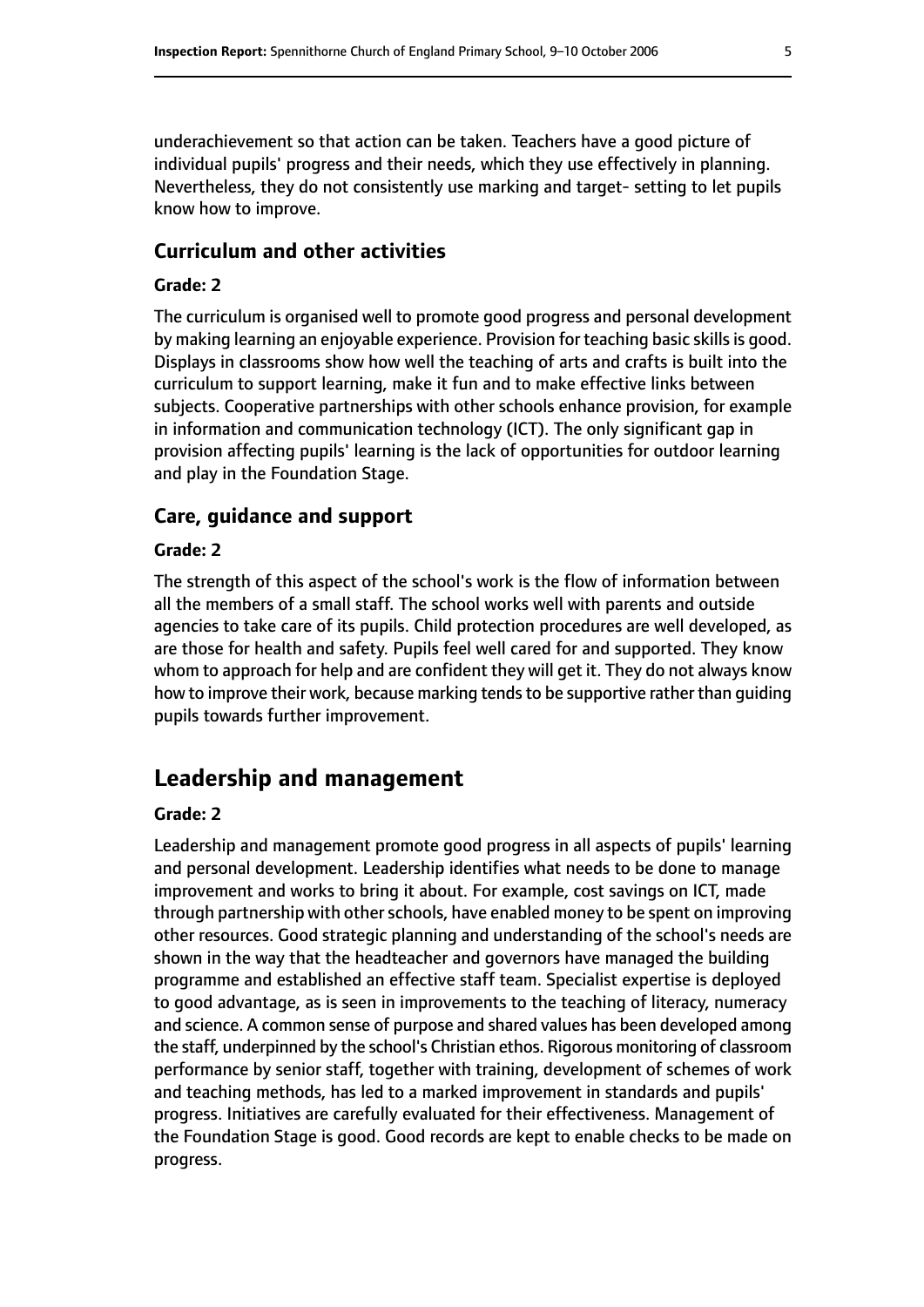**Any complaints about the inspection or the report should be made following the procedures set out inthe guidance 'Complaints about school inspection', whichis available from Ofsted's website: www.ofsted.gov.uk.**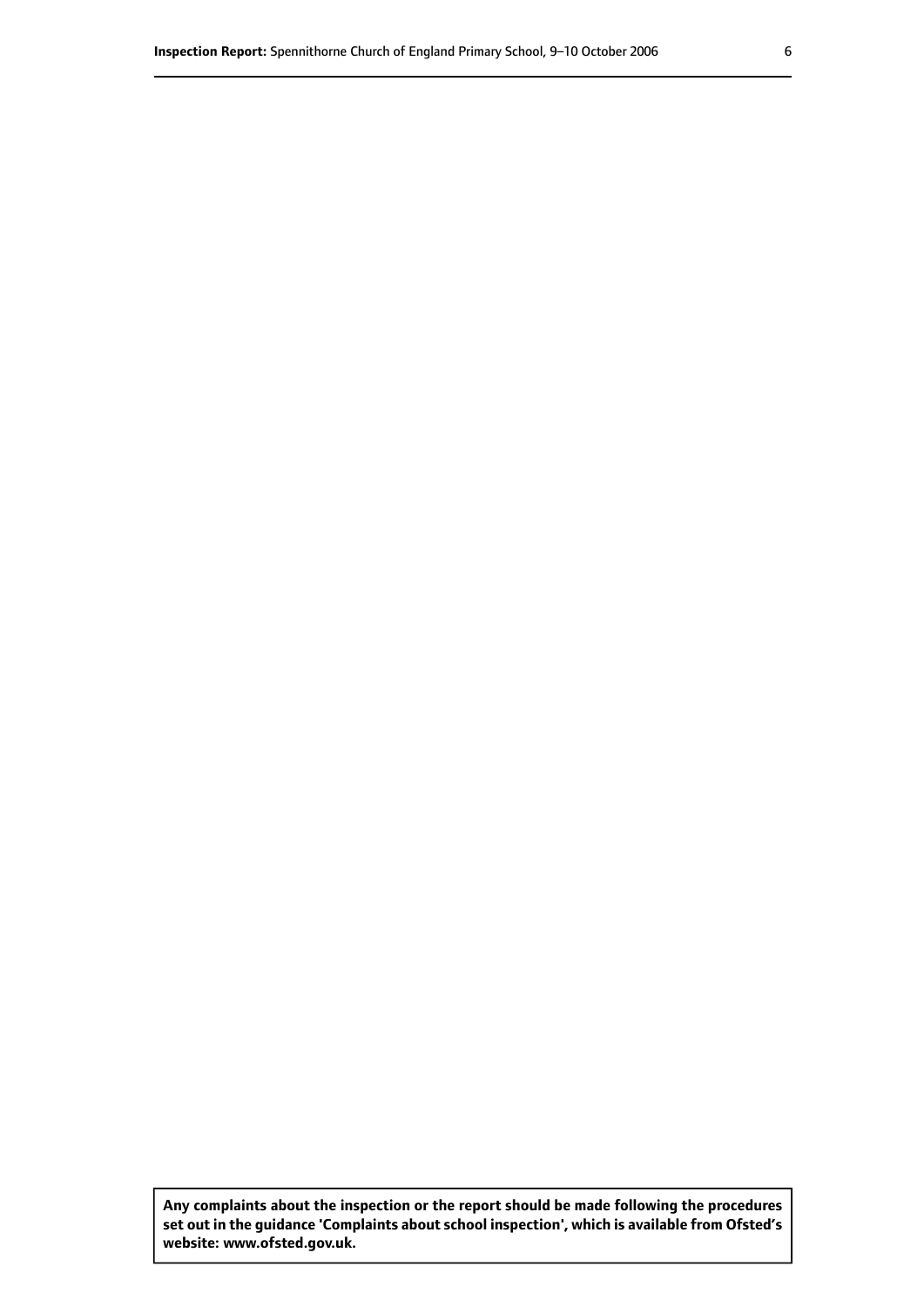# **Inspection judgements**

| Key to judgements: grade 1 is outstanding, grade 2 good, grade 3 satisfactory, and grade 4 | School  |
|--------------------------------------------------------------------------------------------|---------|
| inadeauate                                                                                 | Overall |

# **Overall effectiveness**

| How effective, efficient and inclusive is the provision of education, integrated<br>care and any extended services in meeting the needs of learners? |     |
|------------------------------------------------------------------------------------------------------------------------------------------------------|-----|
| How well does the school work in partnership with others to promote learners'<br>well-being?                                                         |     |
| The quality and standards in the Foundation Stage                                                                                                    |     |
| The effectiveness of the school's self-evaluation                                                                                                    |     |
| The capacity to make any necessary improvements                                                                                                      |     |
| Effective steps have been taken to promote improvement since the last<br>inspection                                                                  | Yes |

# **Achievement and standards**

| How well do learners achieve?                                                                               |  |
|-------------------------------------------------------------------------------------------------------------|--|
| The standards <sup>1</sup> reached by learners                                                              |  |
| How well learners make progress, taking account of any significant variations between<br>groups of learners |  |
| How well learners with learning difficulties and disabilities make progress                                 |  |

# **Personal development and well-being**

| How good is the overall personal development and well-being of the<br>learners?                                  |  |
|------------------------------------------------------------------------------------------------------------------|--|
| The extent of learners' spiritual, moral, social and cultural development                                        |  |
| The behaviour of learners                                                                                        |  |
| The attendance of learners                                                                                       |  |
| How well learners enjoy their education                                                                          |  |
| The extent to which learners adopt safe practices                                                                |  |
| The extent to which learners adopt healthy lifestyles                                                            |  |
| The extent to which learners make a positive contribution to the community                                       |  |
| How well learners develop workplace and other skills that will contribute to<br>their future economic well-being |  |

# **The quality of provision**

| How effective are teaching and learning in meeting the full range of the<br>learners' needs?          |  |
|-------------------------------------------------------------------------------------------------------|--|
| How well do the curriculum and other activities meet the range of needs<br>and interests of learners? |  |
| How well are learners cared for, guided and supported?                                                |  |

 $^1$  Grade 1 - Exceptionally and consistently high; Grade 2 - Generally above average with none significantly below average; Grade 3 - Broadly average to below average; Grade 4 - Exceptionally low.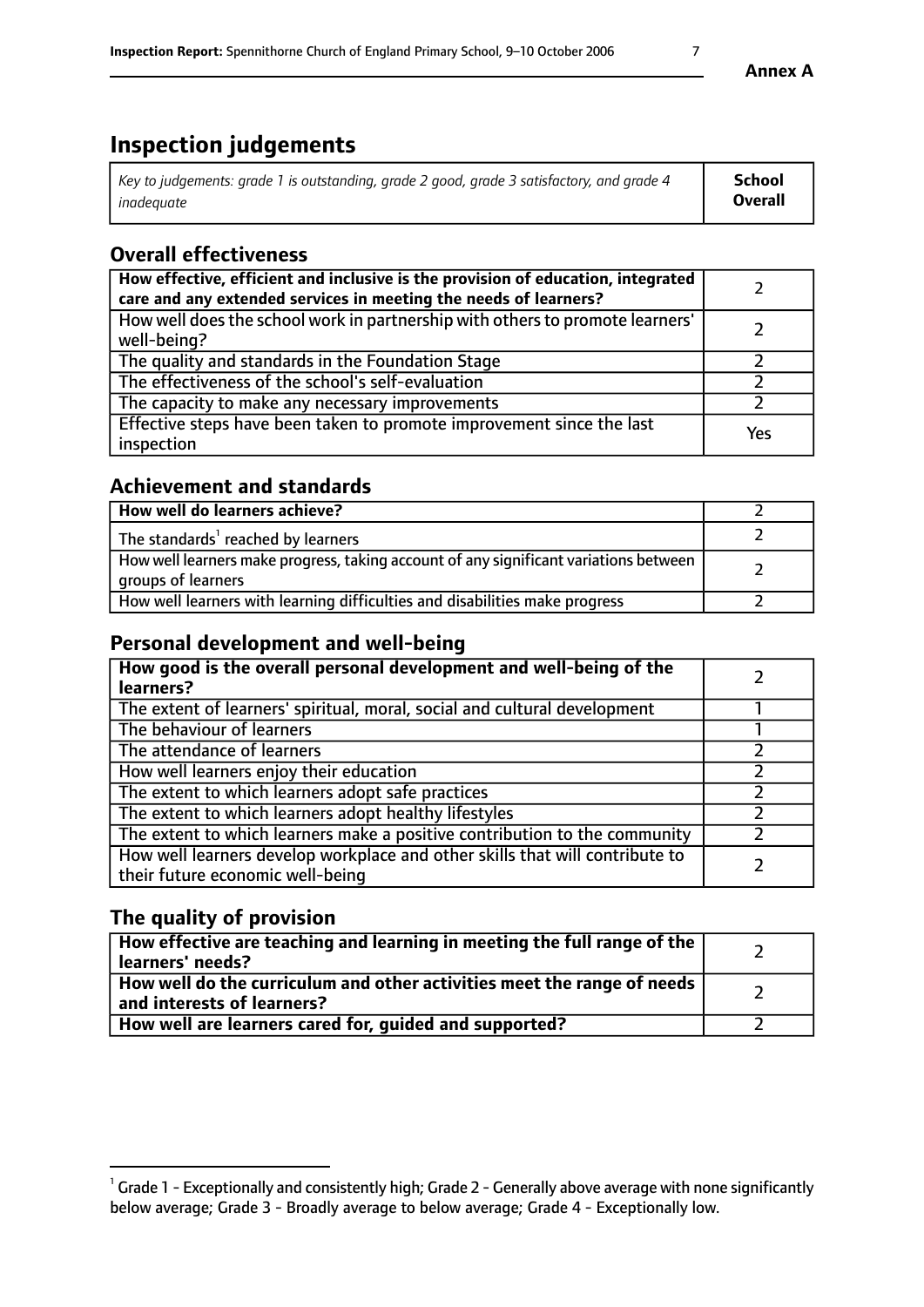# **Leadership and management**

| How effective are leadership and management in raising achievement<br>and supporting all learners?                                              |               |
|-------------------------------------------------------------------------------------------------------------------------------------------------|---------------|
| How effectively leaders and managers at all levels set clear direction leading<br>to improvement and promote high quality of care and education |               |
| How effectively performance is monitored, evaluated and improved to meet<br>challenging targets                                                 |               |
| How well equality of opportunity is promoted and discrimination tackled so<br>that all learners achieve as well as they can                     |               |
| How effectively and efficiently resources, including staff, are deployed to<br>achieve value for money                                          | $\mathcal{P}$ |
| The extent to which governors and other supervisory boards discharge their<br>responsibilities                                                  |               |
| Do procedures for safequarding learners meet current government<br>requirements?                                                                | Yes           |
| Does this school require special measures?                                                                                                      | No            |
| Does this school require a notice to improve?                                                                                                   | <b>No</b>     |